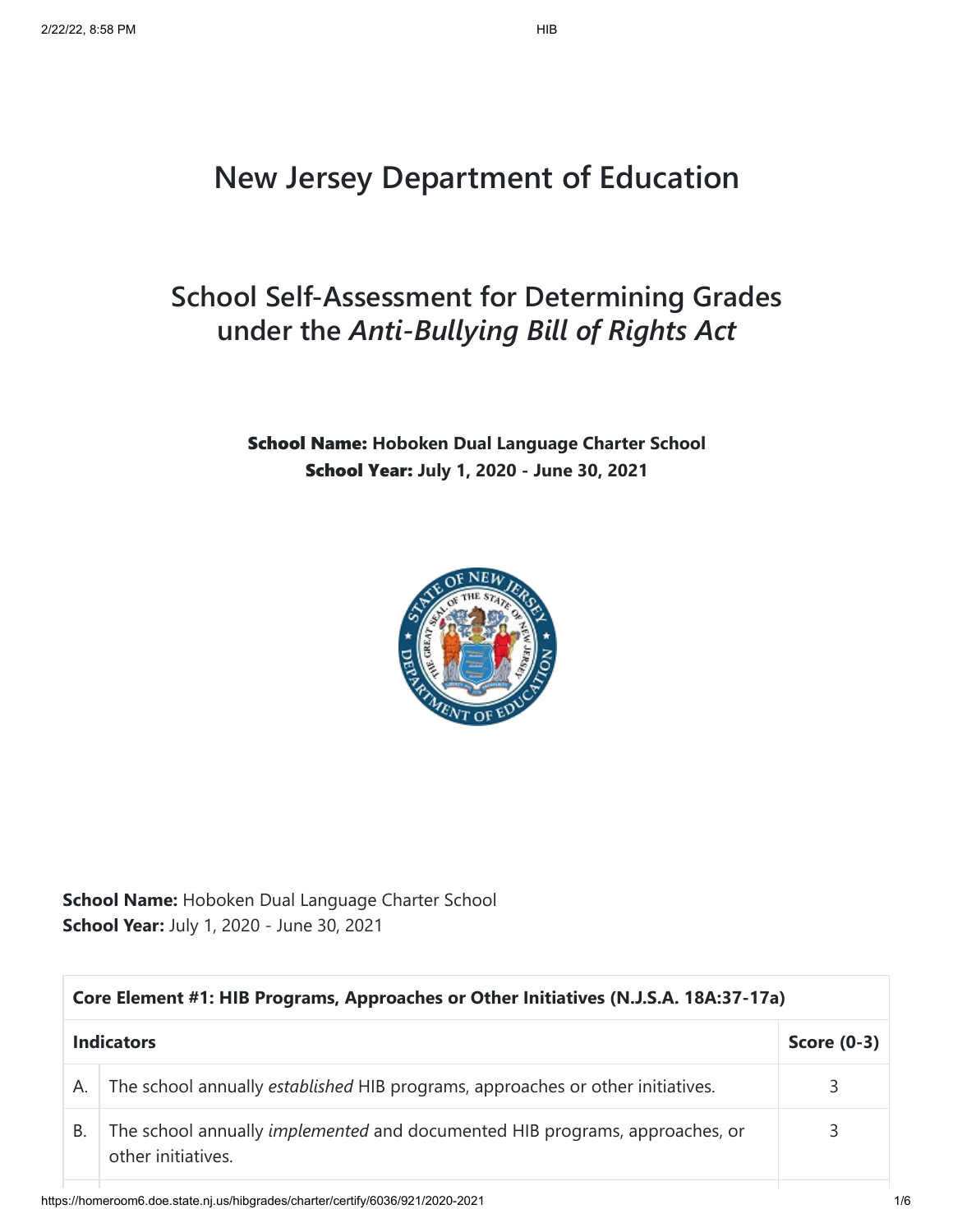| Eore Element #9: Hilly assessed HIB programs, approaches or other initiatives (8.137-17a)                                                               | 3             |
|---------------------------------------------------------------------------------------------------------------------------------------------------------|---------------|
| D. The school's HIB programs, approaches or other initiatives were designed to create<br>school-wide conditions to prevent and address HIB.             | Score $(0-3)$ |
| The school safety/school climate team (SS/SCT) identified patterns of HIB and<br>reviewed school climate and school policies for the prevention of HIB. | 3             |
| SUB-TOTAL (possible 15)                                                                                                                                 | 15            |

#### **Core Element #2: Training on the BOE-approved HIB Policy and Procedures (N.J.S.A. 18A:37-17b and c)**

|    | <b>Indicators</b>                                                                                                                                                                                                            | <b>Score (0-3)</b> |
|----|------------------------------------------------------------------------------------------------------------------------------------------------------------------------------------------------------------------------------|--------------------|
| А. | School employees, contracted service providers and volunteers were provided<br>training on the HIB policy.                                                                                                                   | 3                  |
| В. | The HIB policy training included instruction on preventing HIB on the basis of<br>protected categories enumerated in the ABR and other distinguishing characteristics<br>that may incite incidents of discrimination or HIB. | 3                  |
|    | The HIB policy was <i>discussed</i> with students, in accordance with the district's process<br>for these discussions.                                                                                                       | 3                  |
|    | SUB-TOTAL (possible 9)                                                                                                                                                                                                       | 9                  |

| Core Element #3: Other Staff Instruction and Training Programs (N.J.S.A. 18A:6-112, N.J.S.A.<br>18A:37-22d, N.J.S.A. 18A:37-26a, N.J.S.A. 18A:37-21d, N.J.S.A. 18A:26-8.2) |                                                                                                                                                                                              |               |
|----------------------------------------------------------------------------------------------------------------------------------------------------------------------------|----------------------------------------------------------------------------------------------------------------------------------------------------------------------------------------------|---------------|
| <b>Indicators</b>                                                                                                                                                          |                                                                                                                                                                                              | Score $(0-3)$ |
| А.                                                                                                                                                                         | Each teaching staff member completed at least 2 hours of <i>instruction in suicide</i><br>prevention that included information on HIB, in each five-year professional<br>development period. | 3             |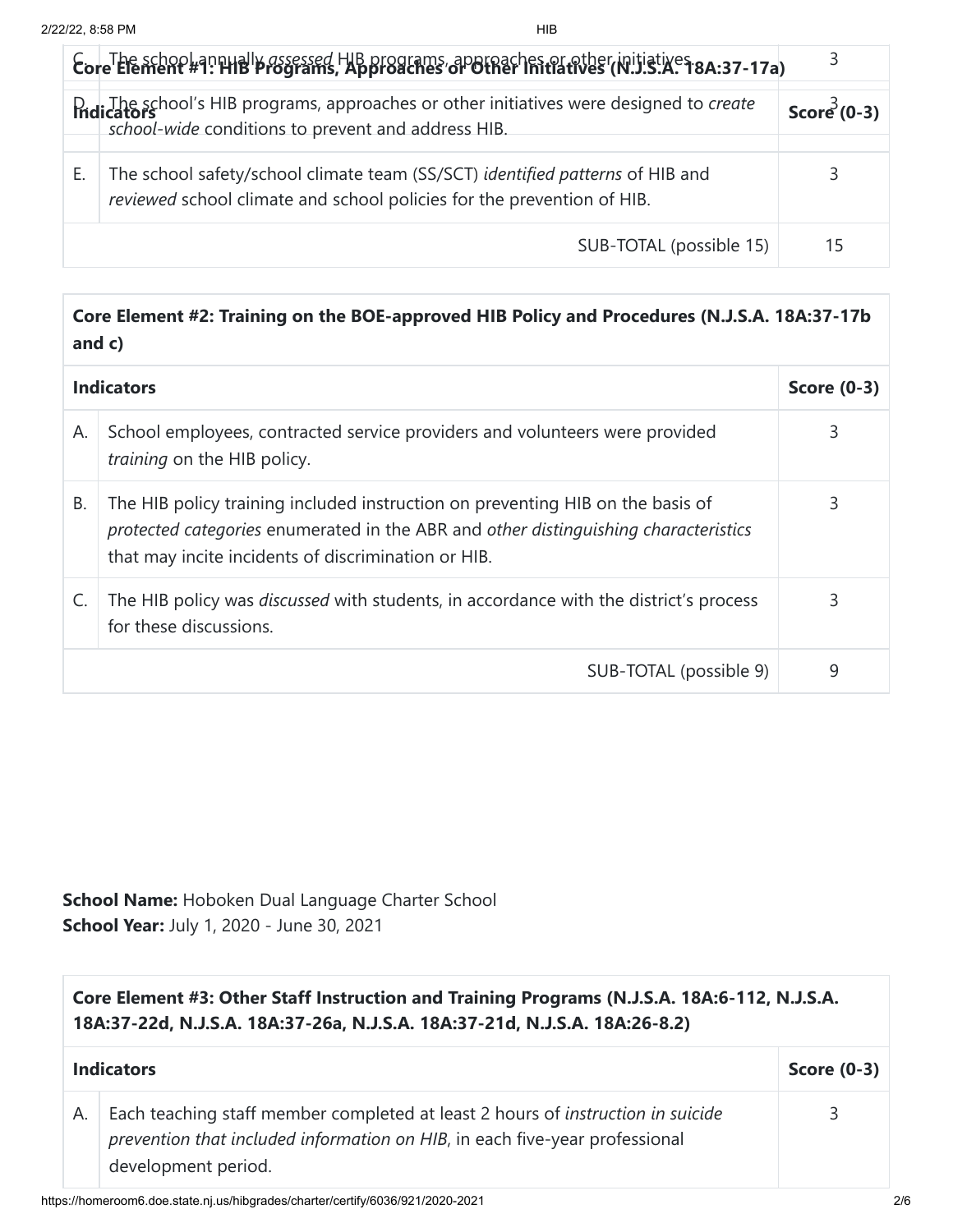|    | CoreEBIdmeath#3gGtdfenStraffdnstruptionclaridePratininguProduantsutNobSoA.H/8A:6-112, N.J.S.A<br>18A;37P-V22dtion1.Jr.SeAch \$iAe3ye26ar ode5s.caad \$laysto2ndendpresiad 18A:26-8.2)                       |              |
|----|-------------------------------------------------------------------------------------------------------------------------------------------------------------------------------------------------------------|--------------|
|    | Indidatorshool anti-bullying specialist (ABS) was given time during the usual school<br>schedule to participate in in-service training in preparation to act as the ABS.                                    | $Score(0-3)$ |
| D. | The members of the school safety/school climate team (SS/SCT) were provided with<br>professional development in effective practices of successful school climate<br>programs or approaches.                 | 3            |
| Ε. | School building leaders* have received information on the prevention of<br>harassment, intimidation and bullying as part of their training on issues of school<br>ethics, school law and school governance. | 3            |
|    | SUB-TOTAL (possible 15)                                                                                                                                                                                     | 15           |

### **Core Element #4: Curriculum and Instruction on HIB and Related Information and Skills (N.J.S.A. 18A:37-29)**

|    | <b>Indicators</b>                                                                                                                                                                                                                                | Score $(0-3)$ |
|----|--------------------------------------------------------------------------------------------------------------------------------------------------------------------------------------------------------------------------------------------------|---------------|
| А. | The school provided ongoing, age-appropriate instruction on preventing HIB in<br>accordance with the New Jersey Student Learning Standards                                                                                                       |               |
| В. | The school observed the "Week of Respect," during the week beginning with the first<br>Monday in October of each year, recognizing the importance of character education<br>by providing age-appropriate instruction focusing on HIB prevention. |               |
|    | SUB-TOTAL (possible 6)                                                                                                                                                                                                                           |               |

|                   | Core Element #5: HIB Personnel (N.J.S.A. 18A:37-20a, N.J.S.A. 18A:37-20c, N.J.S.A. 18A:37-21a)       |                    |  |
|-------------------|------------------------------------------------------------------------------------------------------|--------------------|--|
| <b>Indicators</b> |                                                                                                      | <b>Score (0-3)</b> |  |
| А.                | The principal <i>appointed</i> a school anti-bullying specialist (ABS).                              | 3                  |  |
| В.                | The ABS met at least two times per school year with the district anti-bullying<br>coordinator (ABC). | 3                  |  |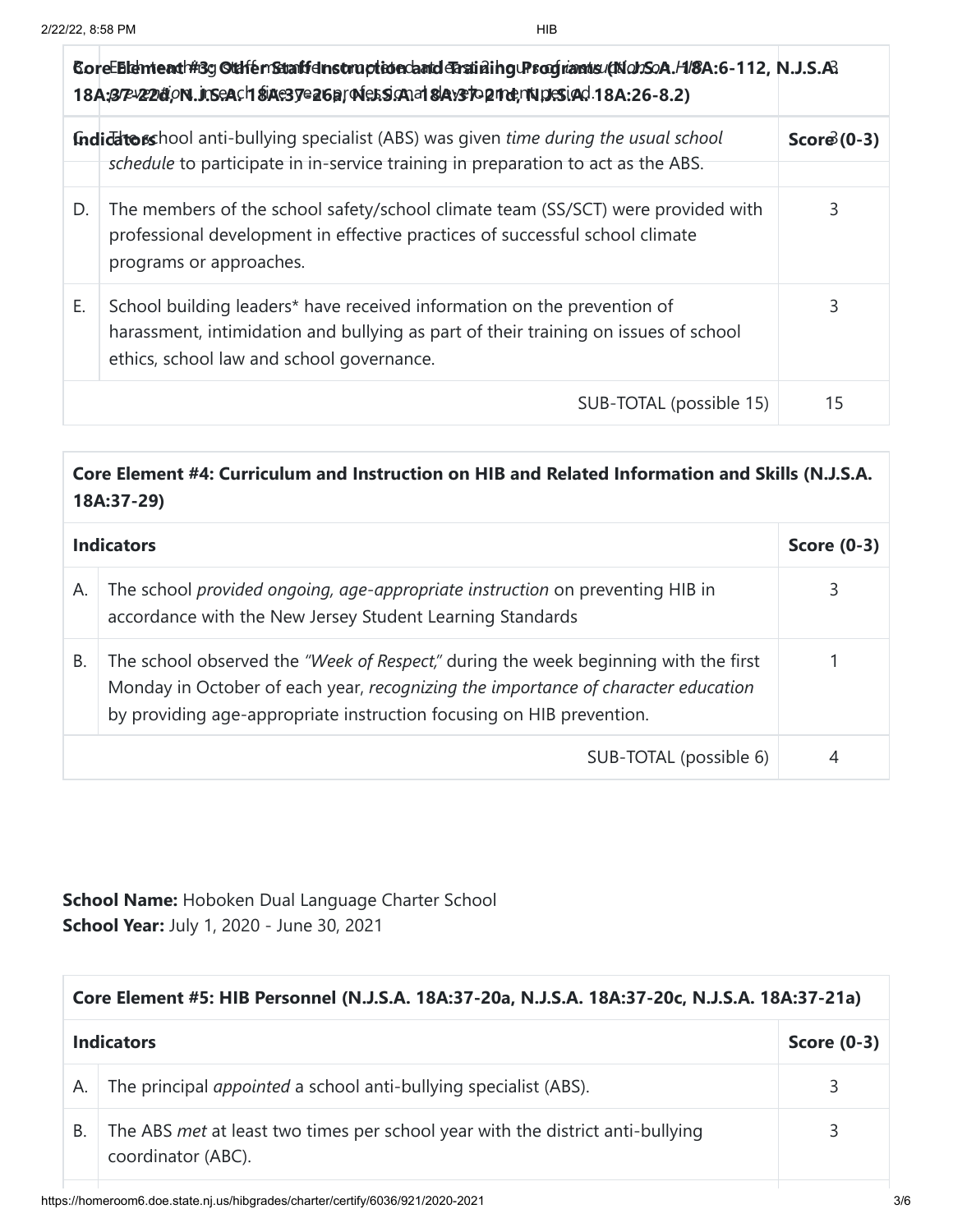| $\mathcal{E}_{\text{over}}$ The school safety school climate team (SS/SCT) met at least two times her School.<br>year to develop, foster and maintain a positive school climate by focusing on the |                    |
|----------------------------------------------------------------------------------------------------------------------------------------------------------------------------------------------------|--------------------|
| Indicatoring, systemic process and practices in the school and to address school climate                                                                                                           | <b>Score (0-3)</b> |
| issues including HIB.                                                                                                                                                                              |                    |
| SUB-TOTAL (possible 9)                                                                                                                                                                             | 9                  |

#### **Core Element #6: School-Level HIB Incident Reporting Procedure (N.J.S.A. 18A:37-15b(5), N.J.S.A. 18A: 37-15b(6)(a)) Option B**

|    | <b>Indicators</b>                                                                                                                                                                                            | <b>Score (0-3)</b> |
|----|--------------------------------------------------------------------------------------------------------------------------------------------------------------------------------------------------------------|--------------------|
| А. | The school has a process for ensuring that staff are implementing the district's<br>procedure for reporting HIB that includes all required elements.                                                         | 3                  |
| В. | The school fosters a positive school climate that encourages reports of all<br>concerning behaviors, including HIB, AND implements effective prevention<br>strategies which resulted in no incidents of HIB. | 3                  |
|    | SUB-TOTAL (possible 6)                                                                                                                                                                                       | 6                  |

| Core Element #7: HIB Investigation Procedure (N.J.S.A. 18A:37-15b(5) and (6)(a) and (b))<br><b>Option B</b> |                                                                                                                                                                                        |               |
|-------------------------------------------------------------------------------------------------------------|----------------------------------------------------------------------------------------------------------------------------------------------------------------------------------------|---------------|
| <b>Indicators</b>                                                                                           |                                                                                                                                                                                        | Score $(0-3)$ |
| А.                                                                                                          | Responsible staff are knowledgeable about the process to notify parents of alleged<br>offenders and alleged victims in each reported HIB incident and how to implement<br>the process. | 3             |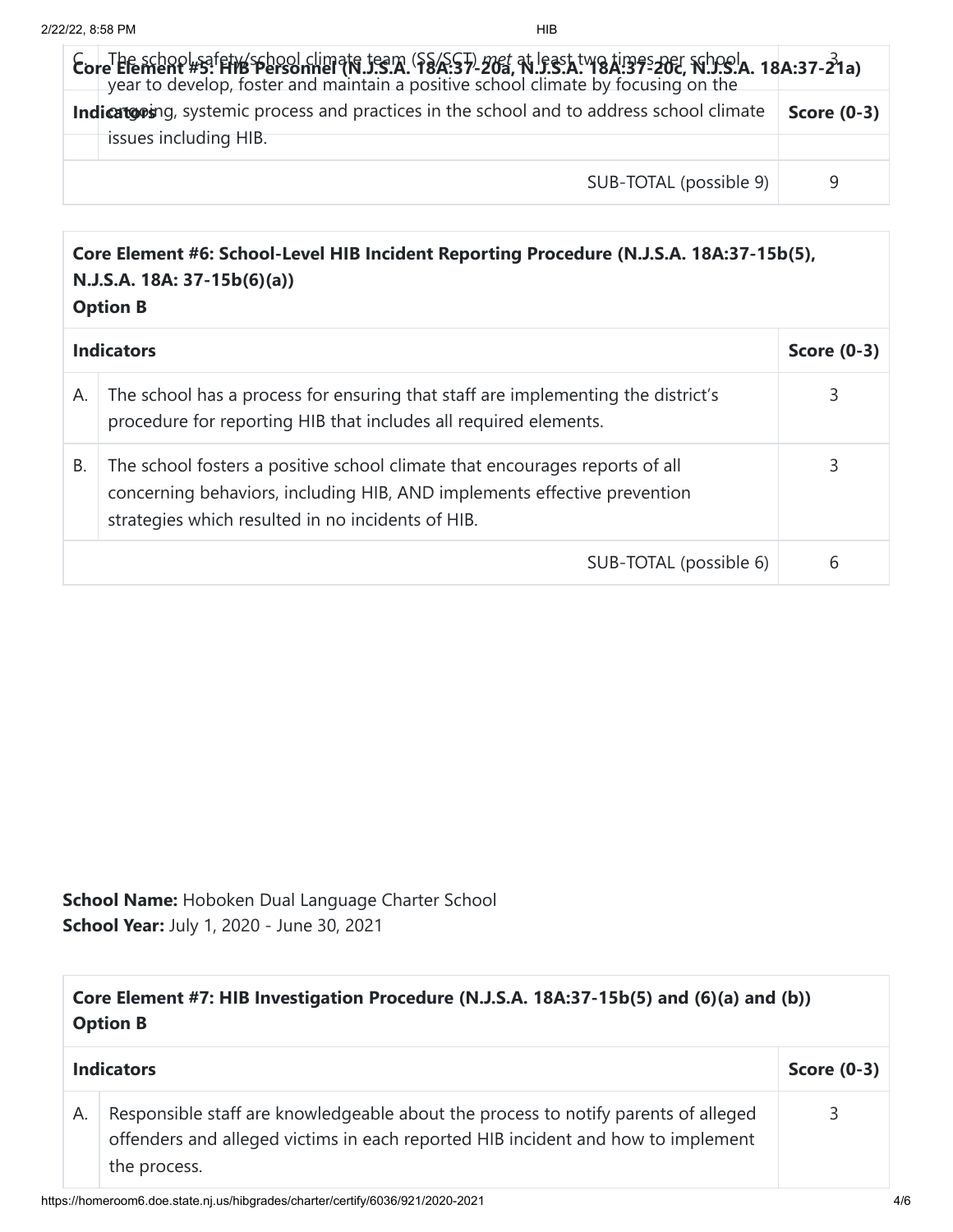|    | CoreThencent#7a+HBtnoestigationeRcocedurec(NubEtion 8Ae37.html 6b(5)igntlo(6)(a)hand (b)) 3<br>Option Bhool days of the written incident report.                                  |              |
|----|-----------------------------------------------------------------------------------------------------------------------------------------------------------------------------------|--------------|
|    | <b>Indidators</b> hool has a process in place to prepare a written report on the findings of each<br>HIB investigation.                                                           | $Score(0-3)$ |
|    |                                                                                                                                                                                   |              |
| D. | The school has a procedure for reporting the results of each investigation to the<br>chief school administrator (CSA) within 2 school days of completion of the<br>investigation. | 3            |
|    | SUB-TOTAL (possible 12)                                                                                                                                                           | 12           |

|    | Core Element #8: HIB Reporting (N.J.S.A. 18A:17-46)                                                                                                                                                                                                             |   |  |
|----|-----------------------------------------------------------------------------------------------------------------------------------------------------------------------------------------------------------------------------------------------------------------|---|--|
|    | <b>Indicators</b>                                                                                                                                                                                                                                               |   |  |
| А. | The school has a procedure for ensuring that staff member reports (i.e., verbal and<br>written) include the required information for all incidents of violence, vandalism and<br>HIB.                                                                           | 3 |  |
| В. | The official grades received from the NJDOE, for the Self-Assessment from the<br>previous reporting period, for the school and for the school district are posted on<br>the home page of the school's website per the ABR and the requirements of the<br>NJDOE. | 2 |  |
|    | SUB-TOTAL (possible 6)                                                                                                                                                                                                                                          | 5 |  |

| TOTAL SCORE (possible 78) |  |  |
|---------------------------|--|--|
|---------------------------|--|--|

**School Name:** Hoboken Dual Language Charter School **School Year:** July 1, 2020 - June 30, 2021

### **Hoboken Dual Language Charter School (6036-921) STATEMENT OF ASSURANCES**

By submitting the *School Self-Assessment for Determining Grades under the ABR* (Self Assessment), the chief school administrator (CSA) assures that:

- 1. The school safety/school climate team (CC/SCT) had the lead role in completing the Self-Assessment.
- 2. The public was given the opportuity to comment on the Self-Assessment prior to district board of